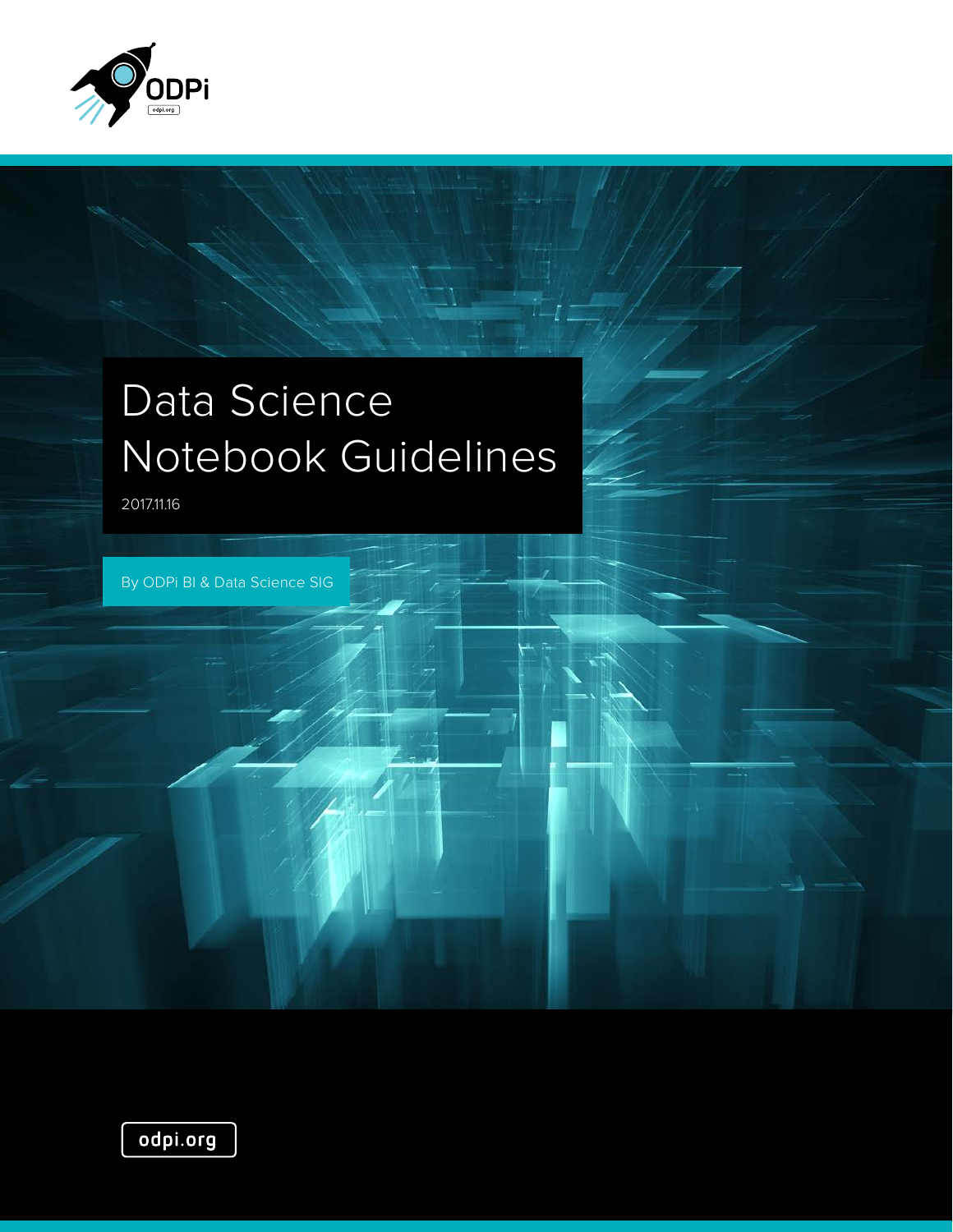

# Table of Contents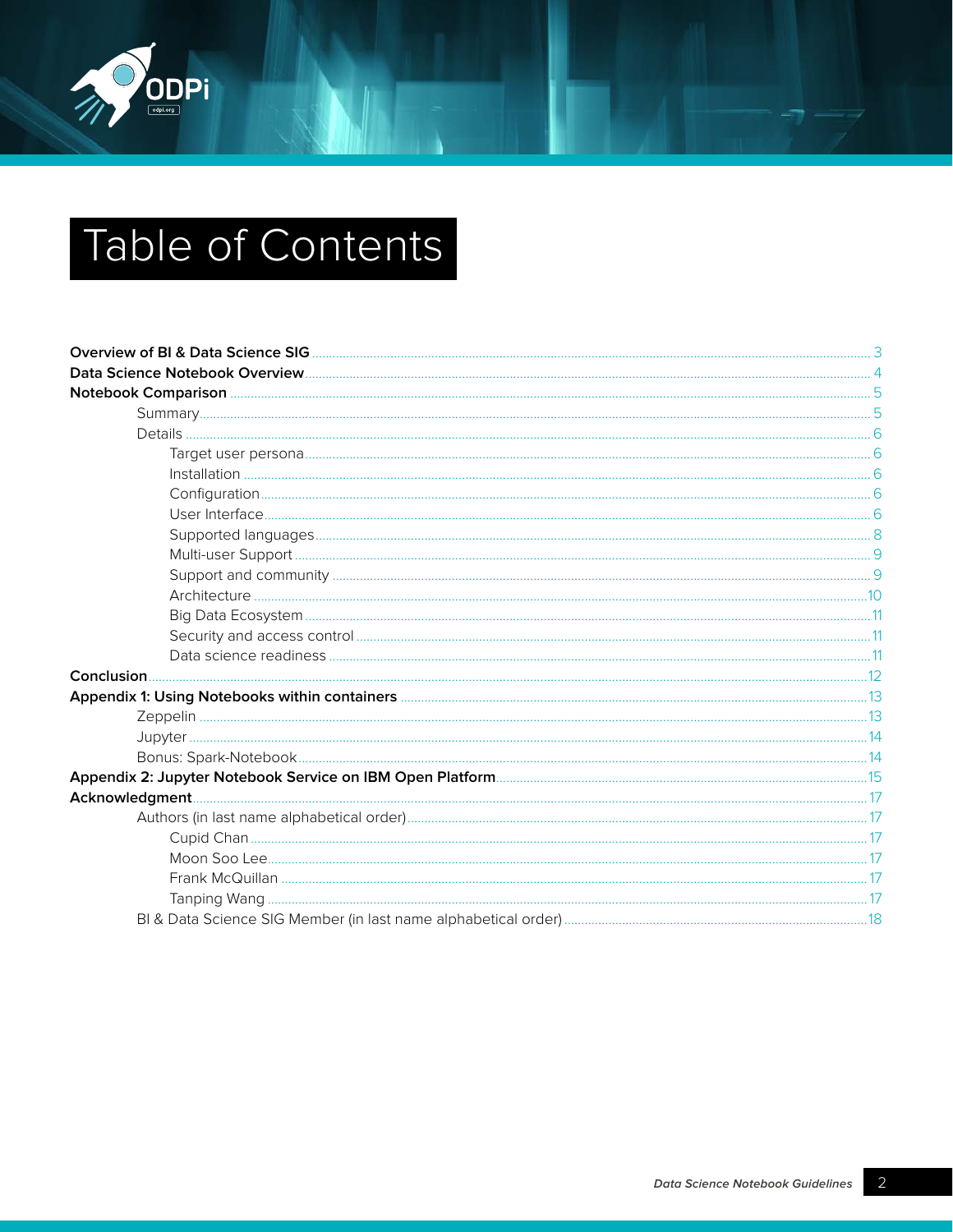<span id="page-2-0"></span>

# Overview of BI & Data Science SIG

Technology for Business Intelligence (BI) has been developed since the 1990s. Most of the BI tools were built because of the growth of Relational Database Management Systems (RDBMS). After many years of development and evolution, BI is now a pretty mature area that is embraced by most modern corporations.

As the Hadoop ecosystem becomes more and more popular, organizations have started to invest in this new technology in the hopes of gaining more business value. Though there are a lot of fundamental differences between traditional RDBMS and Hadoop, they also have a lot of similarities. Moreover, it's almost impossible for existing BI vendors to ignore their RDBMS investment and dive completely into Hadoop. Therefore, considering both in the roadmap is inevitable.

One goal of this SIG is to help bridging the gap so that BI tools can sit harmoniously on top of both Hadoop and RDBMS, while providing the same, or even more, business insight to the BI users who have also Hadoop in the backend. From a BI vendor perspective, this SIG should help to discover an effective way for connecting to, and querying, Hadoop without reinventing the wheel. From a BI user perspective, this SIG should help to provide an objective guideline for evaluating the effectiveness of a BI solution, and/or other related middleware technologies such as Apache Hive, Apache Drill, Presto, Apache Impala, Apache Phoenix… etc

Finally, statistical/data science models can now run on Hadoop in a much more cost effective manner than a few years ago. This results in fostering the convergence of traditional BI and Data Science disciplines (machine learning, artificial intelligence... etc). Hence, this SIG will also explore how this phenomenon is going to impact the Hadoop standard.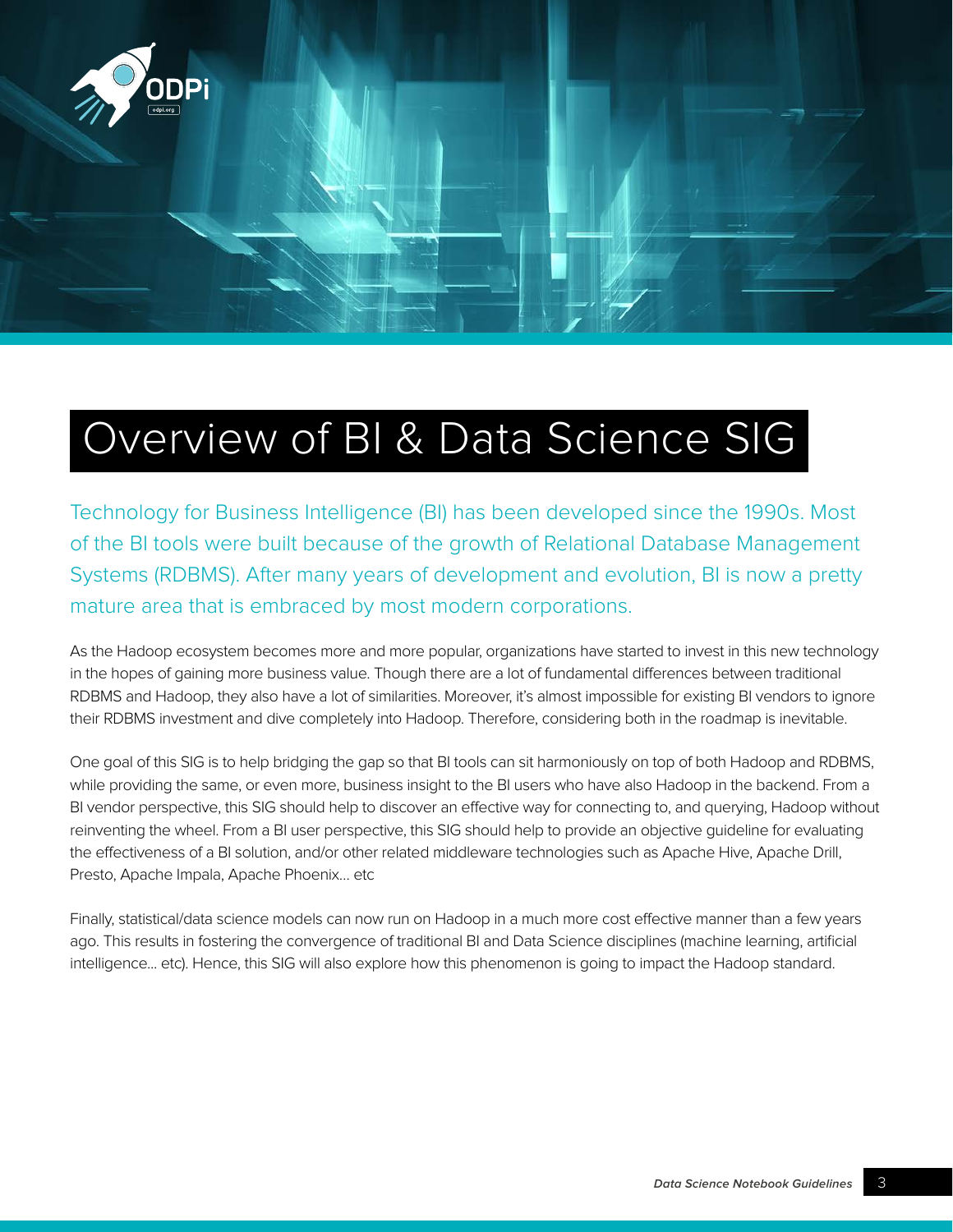<span id="page-3-0"></span>

# Data Science Notebook Overview

Even though there are a lot of interesting topics we can explore, the BI & Data Science SIG members voted and decided our first assignment is to recommend a guideline for Data Science Notebook.

As Data Science becomes more popular, interactive notebooks are becoming more and more prevalent in both the business intelligence and data science communities. They offer a combination of data analysis, presentation and collaboration capabilities that act like an electronic equivalent to notebooks kept by Galileo while observing Jupiter's moons. Or perhaps more personally, the composition notebooks kept during chemistry and physics classes.

One of the main advantages of data science workbooks is easy access to resources, whereby the notebook is hosted in a browser and can operate on large data sets residing in a cluster. Users do not need to be versed in distributed systems programming, and can focus on the tools that they know best like Python, R and SQL.

The ability to collaborate and communicate on projects, with less time spent on the mechanics of moving data around, has resulted in a significant productivity boost for both BI analysts and data scientists who make notebooks part of their workflow. Given these benefits, we are seeing a rapid innovation around open source notebook development and the addition of enterprise features.

Two of the most popular notebooks today are Jupyter and [Apache Zeppelin](https://zeppelin.apache.org/). Jupyter has its roots in the Python programming language and was born in 2014 out of the IPython notebook project, which was originally started in 2001 by [Fernando Perez](http://fperez.org/).

The Jupyter project is named for the three most common notebook languages Julia, Python, and R. The name was changed from IPython to Jupyter to make it more obvious that notebooks were not just for Python programmers. Today, Jupyter supports dozens of other languages with a [growing list of kernels](https://github.com/jupyter/jupyter/wiki/Jupyter-kernels) and has a significant developer and user base. Jupyter is an open source software project carrying a [modified BSD license](https://opensource.org/licenses/BSD-3-Clause). It is governed by a steering council of approximately 15 members from academia and commercial companies, who are the most active project contributors.

Zeppelin is a top level project in the Apache Software Foundation. It [graduated](https://blogs.apache.org/foundation/entry/the_apache_software_foundation_announces92) in 2016 from ASF incubating status that it entered in 2014, after starting as a commercial product in 2013. Zeppelin has a modern look with a focus on built-in graphing and visualization capabilities, and an ability to have application-like interaction within the notebook interface, which makes it attractive to BI users. Zeppelin has been traditionally aligned with the Hadoop and Apache Spark communities, and it offers a built-in Spark integration which has gained a lot of loyal users, though the overall community is smaller than that of Jupyter. Zeppelin also supports other languages through available [interpreters](https://zeppelin.apache.org/docs/latest/manual/interpreters.html) which connect Zeppelin to a specific language and data processing back end.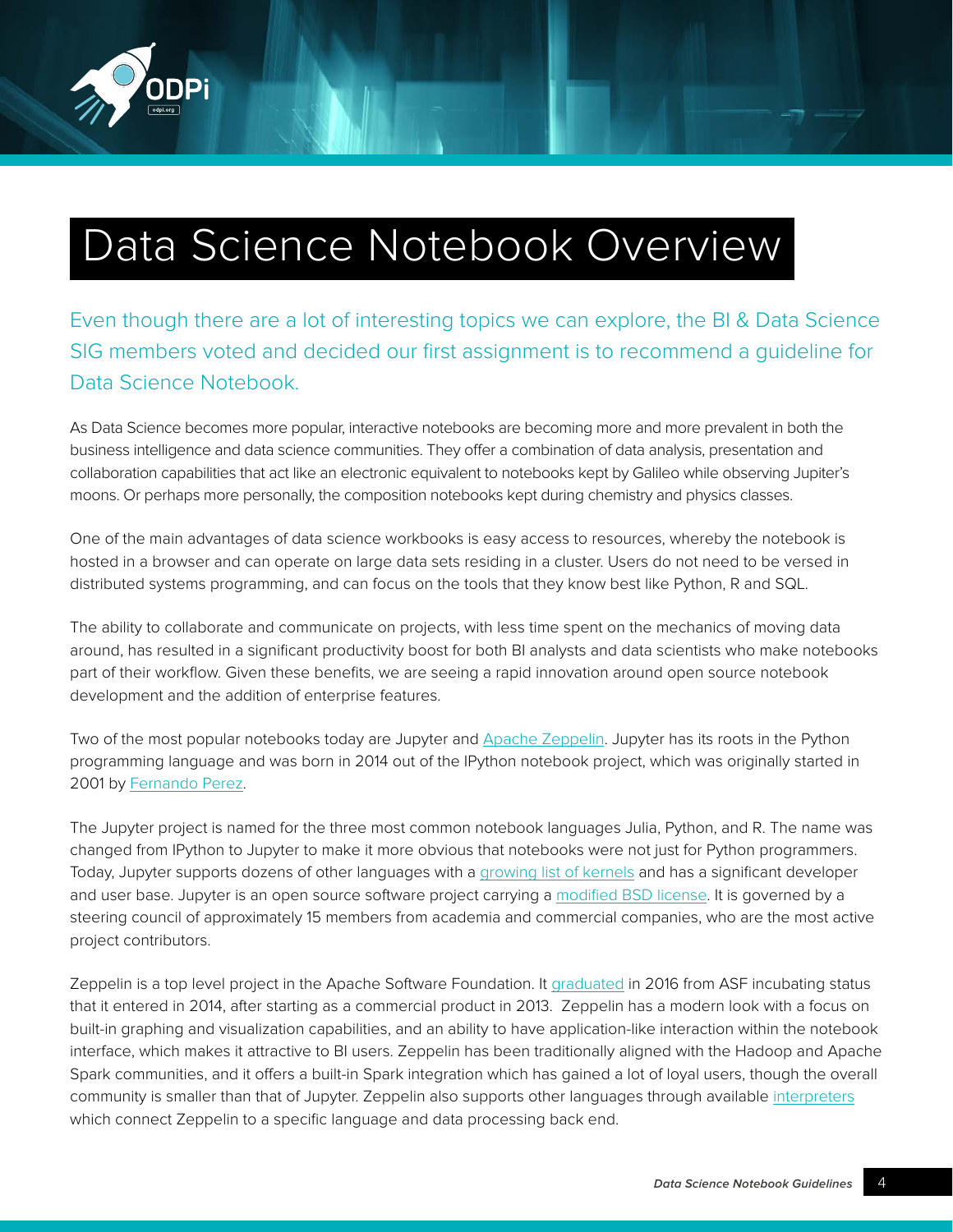<span id="page-4-0"></span>

# Notebook Comparison

## **Summary**

| <b>Criteria</b>              | Jupyter<br>jupyter                                                                                                                                                | <b>Zeppelin</b>                                                                                                                                                          |  |
|------------------------------|-------------------------------------------------------------------------------------------------------------------------------------------------------------------|--------------------------------------------------------------------------------------------------------------------------------------------------------------------------|--|
| Target user persona          | Data science user with programming experience in one of<br>the supported kernels.                                                                                 | Data engineer, data scientist and business users in the<br>same data processing pipeline need to collaborate.                                                            |  |
| <b>Installation</b>          | Easy installation with Anaconda or pip. Standalone, or<br>Hadoop and Spark (via YARN) clusters supported.                                                         | Download binary package and start daemon script.<br>Included in HDP.                                                                                                     |  |
| Configuration                | Edit config files or use command line tool for notebook<br>settings. Community maintained language kernels have<br>various configuration workflows.               | Edit config files.<br>Interpreters can be configured through GUI.                                                                                                        |  |
| <b>User interface</b>        | Functional notebook user interface that can be used<br>to create readable analyses combining code, images,<br>comments, formulae and plots.                       | Notebook interface that user can document, run codes,<br>visualize outputs with flexible layout and multiple look and<br>feel.                                           |  |
| <b>Supported languages</b>   | Large number (dozens) of community supported language<br>kernels.                                                                                                 | Various language supports are included in the binary<br>package which Spark, Python, JDBC and etc.<br>3rd party interpreters are available through online registry.      |  |
| Multi-user support           | Native Jupyter does not support multi-user. However<br>JupyterHub can be used to serve notebooks to users<br>working in separate sessions.                        | Multiple users can collaborate in real-time on a notebook.<br>Multiple users can work with multiple languages in the<br>same notebook.                                   |  |
| <b>Support and community</b> | Mature project with active community and good support.<br>Jupyter project born in 2014 but has roots going back to<br>2001.                                       | Apache Zeppelin is one of the most active project in<br>Apache Software Foundation. Project born in 2013 and<br>became top level project of ASF in 2015.                 |  |
| Architecture                 | The notebook server sends code to language kernels,<br>renders in a browser, and stores code/output/Markdown<br>in JSON files.                                    | Zeppelin server daemon manages multiple interpreters<br>(backend integrations).<br>Web application communicates to server using websocket<br>for realtime communication. |  |
| <b>Big data ecosystem</b>    | Can be connected to a variety of big data execution<br>engines and frameworks: Spark, massively parallel<br>processing (MPP) databases, Hadoop, etc.              | Tightly integrated with Apache Spark and other big data<br>processing engines.                                                                                           |  |
| <b>Security</b>              | Code executed in the notebook is trusted, like any other<br>Python program. Token-based authentication on by<br>default. Root use disabled by default/            | User authentication (LDAP, AD integration)<br>Notebook ACL.<br>Interpreter ACL.<br>SSL connection.                                                                       |  |
| Data science readiness       | Widely used by data scientists for a variety of tasks<br>including quick exploration, documentation of findings,<br>reproducibility, teaching, and presentations. | Data scientists can collaborate each other. Also business<br>users can login and collaborate with data scientists<br>directly on notebooks.                              |  |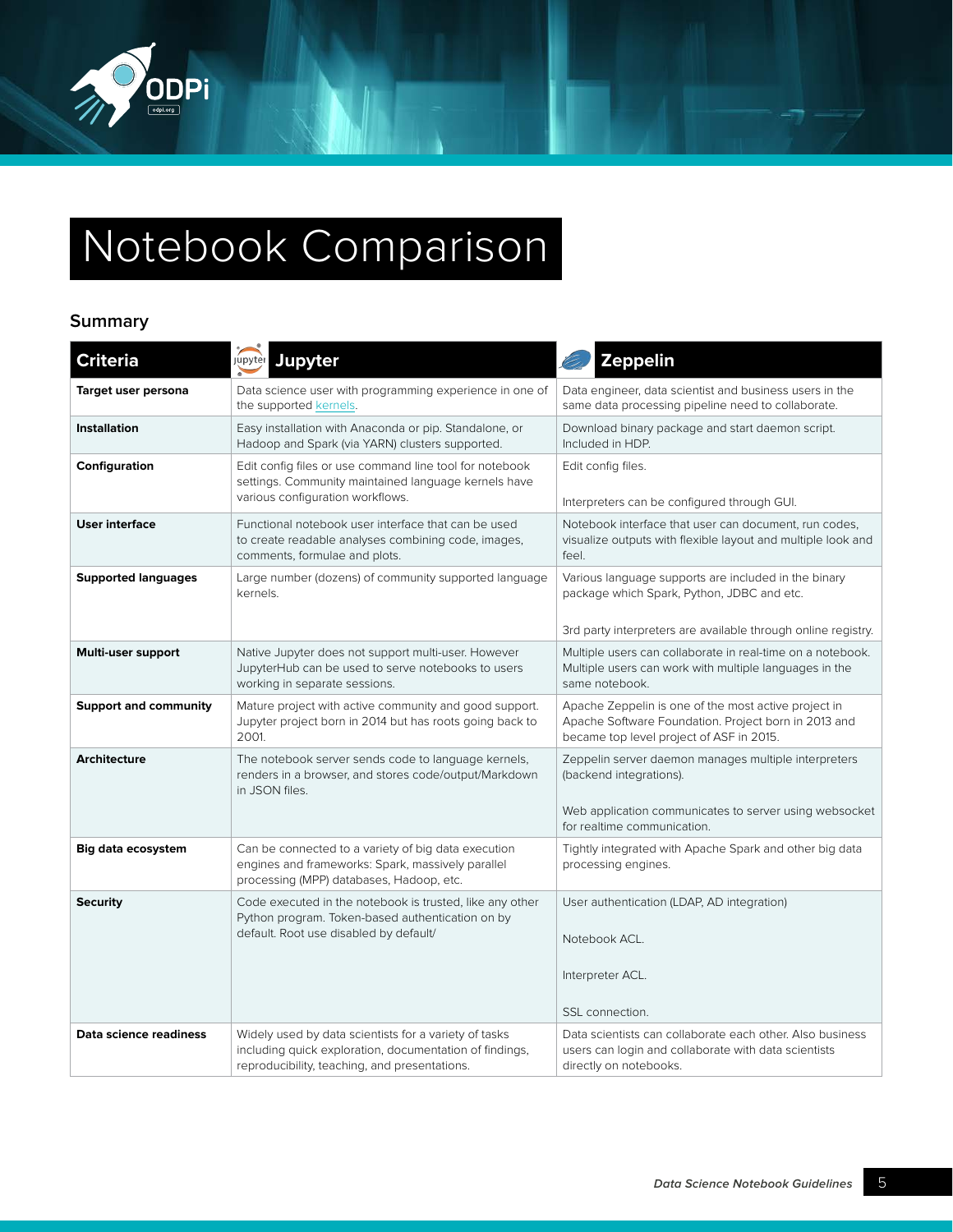<span id="page-5-0"></span>

### **Details**

### **Target user persona**

**Jupyter:** Python is a requirement (Python 3.3 or greater, or Python 2.7) for installing the Jupyter Notebook. [The installation documentation](https://jupyter.readthedocs.io/en/latest/install.html) recommends using [Anaconda](https://www.continuum.io/downloads) to install Python and Jupyter on the client machine. Alternatively, Python's package manager pip can be used. Or, you can always download directly from the [git repo](https://github.com/jupyter/notebook).

Jupyter can be used without Spark or Hadoop. For example, you can connect it to a PostgreSQL database running on your laptop. Jupyter can also be powered up by a remote Spark cluster running under YARN. In this setup, you can leverage multiple Jupyter servers connected to a single cluster using the [Jupyter kernel](https://github.com/jupyter/kernel_gateway)  [gateway.](https://github.com/jupyter/kernel_gateway)



 **Zeppelin:** JAVA 1.7 (or later) is a requirement for installing Apache Zeppelin. Run the daemon script after download and extract the package. User can either download 'bin-all' package which includes all interpreters (Spark, Python, JDBC, etc.) or 'bin-netinst' which lets users install certain interpreters from network.

### **Configuration**

**Jupyter:** [Configuration workflow](https://jupyter.readthedocs.io/en/latest/projects/content-projects.html) depends on whether you want to install other programming languages, add extensions, or set various configuration parameters. You can edit the notebook config files in the Jupyter folder or use the command line tool. It can take a bit of hunting around and trying various things to get the notebook configured the way that you want, with the desired community supported language kernels installed and working properly.



**Zeppelin:** Zeppelin works with zero configuration. When connection to external resources (like Spark cluster, JDBC, etc) are required, configuration can be done from the 'Interpreter' menu through the user interface.

Other configurations for Zeppelin (such as turning on authentication, configuring SSL, etc.) can be done through configuration files (conf/zeppelin-env.sh, conf/zeppelin-site.xm).

### **User Interface**

**Jupyter:** Functional notebook user interface that can be used to create readable analyses combining code, images, comments, formulae and plots. The plotting is not built-in but you can use existing plotting libraries from R or Python, for example [matplotlib](https://matplotlib.org/) (the de-facto standard). A good set of keyboard shortcuts are available to aid productivity.

There are some limitations that users have identified: No native code session saving when you exit the notebook. Can't drag and drop cells if you want to rearrange. No easy way to hide code or output of cells. Autocompletion would be a helpful feature, as well as some IDE type operations like syntax checking and version control.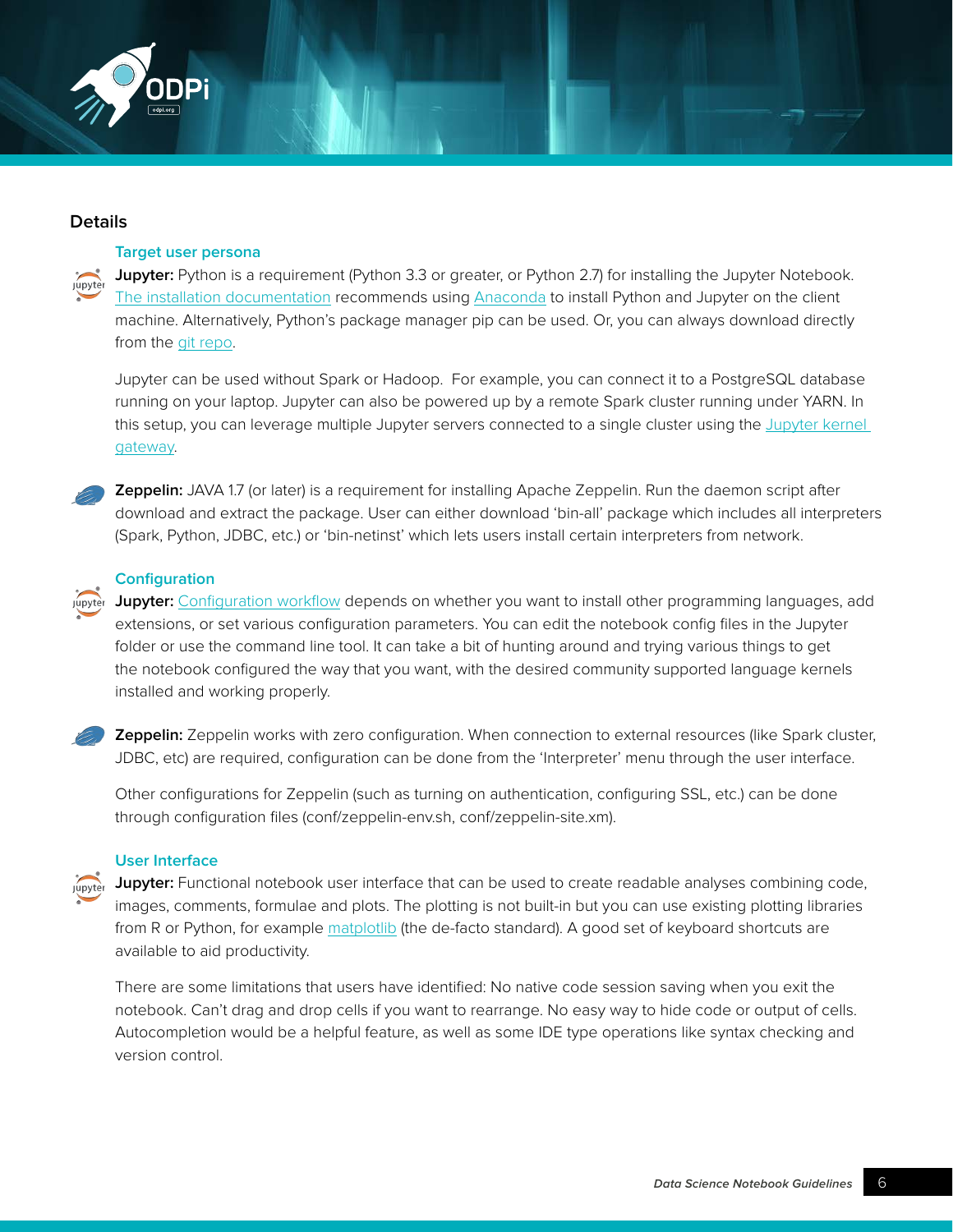



Jupyter Screenshot

**Zeppelin:** Notebook interface with flexible layout and multiple look and feel. The interface represents data analysis via code, results, forms, formulae, and plots. Supports flexible layout (paragraph side-by-side, change size of plots, show/hide code) and look and feel (report mode) helps deliver analysis to business users in an accessible way.

Zeppelin integrates matplotlib in Python or ggplot2 in R for engineers and scientists. Zeppelin also supports built-in visualization for business users, which only requires mouse click and drag and drop. To extend built-in visualization, Zeppelin community provides Helium online registry. Helium online registry enables additional visualization from the user interface menu with a few clicks. It enables sharing visualizations between developers.

There are some limitations that users have identified: Autocompletion does not always provide meaningful suggestions in many languages in Zeppelin. File naming convention is not human friendly and it makes manually managing notebook files difficult.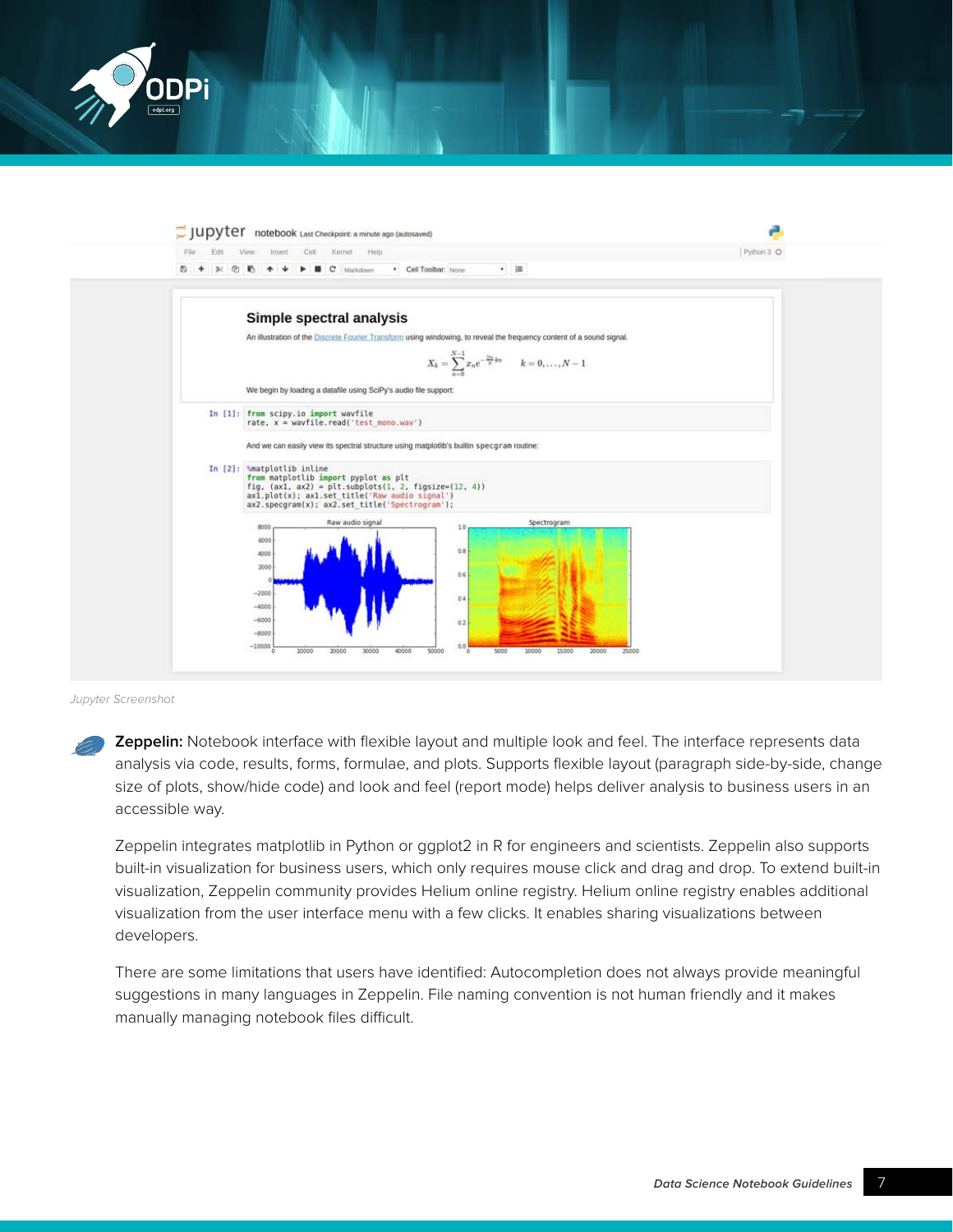<span id="page-7-0"></span>

| <b>Zeppelin</b><br>Notebook -<br>Job                                                                                                                                                                                                                                                                                                                                                                                                                                                               |                       |                                                                                                          |                                                                                                                           | Search your Notes                           | ۵                                               | anonymous -          |
|----------------------------------------------------------------------------------------------------------------------------------------------------------------------------------------------------------------------------------------------------------------------------------------------------------------------------------------------------------------------------------------------------------------------------------------------------------------------------------------------------|-----------------------|----------------------------------------------------------------------------------------------------------|---------------------------------------------------------------------------------------------------------------------------|---------------------------------------------|-------------------------------------------------|----------------------|
| Apache Zeppelin<br>$\triangleright \mathbf{X} \otimes \mathbf{A}$<br><b>a</b> ⊕ Head →<br>$\circ$<br>D.                                                                                                                                                                                                                                                                                                                                                                                            |                       |                                                                                                          |                                                                                                                           |                                             |                                                 | <b>D</b> & default - |
| We can "vectorize" this procedure, turning it into a matrix multiplication and vector addition. This is helpful for computational efficiency. (It's also a useful way to think.)                                                                                                                                                                                                                                                                                                                   |                       |                                                                                                          |                                                                                                                           |                                             |                                                 |                      |
| 3/1<br>$y_2$<br>$y_3$                                                                                                                                                                                                                                                                                                                                                                                                                                                                              | $=$ softmax           | $W_{1,1}$ $W_{1,2}$ $W_{1,3}$<br>$x_1$<br>$W_{2,1}$ $W_{2,2}$ $W_{2,3}$<br>$W_{3,1}$ $W_{3,2}$ $W_{3,3}$ | $b_2$                                                                                                                     |                                             |                                                 |                      |
| More compactly, we can just write:                                                                                                                                                                                                                                                                                                                                                                                                                                                                 |                       |                                                                                                          |                                                                                                                           |                                             |                                                 |                      |
|                                                                                                                                                                                                                                                                                                                                                                                                                                                                                                    | $y = softmax(Wx + b)$ |                                                                                                          |                                                                                                                           |                                             |                                                 |                      |
| Now let's turn that into something that Tensorflow can use.                                                                                                                                                                                                                                                                                                                                                                                                                                        |                       |                                                                                                          |                                                                                                                           |                                             |                                                 |                      |
| Took 0 sec, Last updated by anonymous at June 10 2017, 12:40:58 PM.                                                                                                                                                                                                                                                                                                                                                                                                                                |                       |                                                                                                          |                                                                                                                           |                                             |                                                 |                      |
| import org.apache.commons.io.IOUtils<br>import java.net.URL<br>import java.nio.charset.Charset<br>// Zeppelin creates and injects sc (SparkContext) and salContext (HiveContext or SalContext)<br>// So you don't need create them manually                                                                                                                                                                                                                                                        |                       | FINISHED D II 图 @                                                                                        | %sql<br>FINISHED D 其理命<br>select job, count(1) value<br>from bank<br>where $age > ${age=30}$<br>group by job<br>age<br>30 |                                             |                                                 |                      |
| // load bank data<br>val bankText = sc.parallelize(                                                                                                                                                                                                                                                                                                                                                                                                                                                |                       |                                                                                                          |                                                                                                                           |                                             |                                                 |                      |
| IOUtils.toString(<br>new URL("https://s3.cmazonows.com/apache-zeppelin/tutorial/bank/bank.csv"),<br>Charset.forName("utf8")).split("\n"))                                                                                                                                                                                                                                                                                                                                                          |                       |                                                                                                          | settings =<br>面<br>÷                                                                                                      |                                             |                                                 |                      |
| case class Bank(age: Integer, job: String, marital: String, education: String, balance: Integer)                                                                                                                                                                                                                                                                                                                                                                                                   |                       |                                                                                                          | <b>O</b> management<br>di blue-collar                                                                                     | <b>El redirect</b><br>Centrepreneur. Esdmin | Cunknown Balf-employed Cultured<br>@ technician | <b>El pervices</b>   |
| val bank = bankText.map(s => s.split(";")).filter(s => s(0) != "\"age\"").map(<br>$s \Rightarrow$ Bank(s(0).toInt,<br>s(1).replaceAll("\"", ""),<br>s(2).replaceAll("\"", ""),<br>s(3).replaceAll("\"", ""),<br>s(5).replaceAll("\"", ""),<br>$).$ toDF()<br>bank.reaisterTempTable("bank")                                                                                                                                                                                                        |                       |                                                                                                          |                                                                                                                           |                                             |                                                 |                      |
| import org.apache.commons.io.IOUtils<br>import java.net.URL<br>import java.nio.charset.Charset<br>bankText: org.apache.spark.rdd.RDD[String] = ParallelCollectionRDD[43] at parallelize at <console>:38<br/>defined class Bank<br/>bank: org.apache.spark.sql.DataFrame = [age: int, job: string  3 more fields]<br/>warning: there was one deprecation warning; re-run with -deprecation for details<br/>Took 7 sec. Last updated by anonymous at June 10 2017, 12:41:55 PM. (outdated)</console> |                       |                                                                                                          | Took 2 sec. Last updated by anonymous at June 10 2017, 12:21:51 PM. (outdated)                                            |                                             |                                                 |                      |
| <b>Xoython</b><br>import matplotlib.pyplot as plt<br>plt.plot([1, 2, 3])                                                                                                                                                                                                                                                                                                                                                                                                                           | FINISHED D II 田 B     | x <sub>r</sub><br>library(googleVis)                                                                     | geo = gvisGeoChart(Exports, locationvar = "Country", colorvar="Profit", options=list                                      |                                             |                                                 | READY D II III O     |
| [ <matplotlib.lines.line2d 0x1051b1cd0="" at="" object="">]</matplotlib.lines.line2d>                                                                                                                                                                                                                                                                                                                                                                                                              |                       |                                                                                                          | (Projection = "kavrayskiy-vii"))<br>print(geo, tog = "chart')                                                             |                                             |                                                 |                      |
| 30<br>2.5                                                                                                                                                                                                                                                                                                                                                                                                                                                                                          |                       |                                                                                                          |                                                                                                                           |                                             |                                                 |                      |
| 20                                                                                                                                                                                                                                                                                                                                                                                                                                                                                                 |                       |                                                                                                          |                                                                                                                           |                                             |                                                 |                      |
| 1.5                                                                                                                                                                                                                                                                                                                                                                                                                                                                                                |                       |                                                                                                          |                                                                                                                           |                                             |                                                 |                      |

Zeppelin Screenshot

## **Supported languages**

Jupyter Jupyter: Jupyter team maintains the **IPython kernel** since the notebook depends on it to work. There is a large library of dozens of [community supported language kernels](https://github.com/jupyter/jupyter/wiki/Jupyter-kernels) offering data scientists multiple options to interact with the notebook, such as Scala, Python, Perl, PHP, Matlab, R, C, and SQL.

IPython magic functions can be used to mix multiple languages in the same notebook, for example Python and SQL. R and Python can be used in the same notebook using [rpy2.](https://rpy2.bitbucket.io/)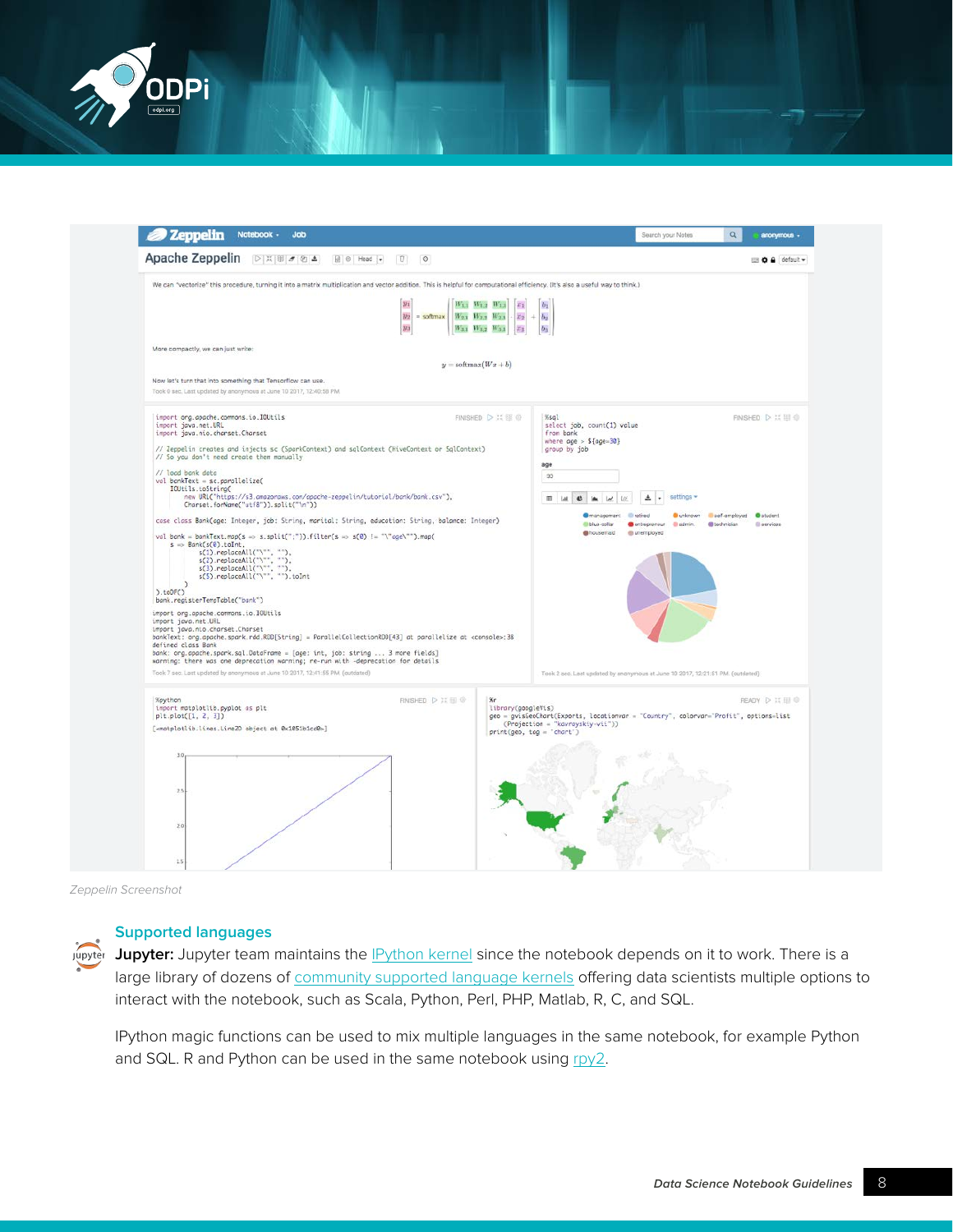<span id="page-8-0"></span>

 **Zeppelin:** Zeppelin community provides [interpreters](http://zeppelin.apache.org/docs/latest/manual/interpreterinstallation.html#available-community-managed-interpreters). [Helium online registry](http://zeppelin.apache.org/helium_packages.html) lists all interpreters provided by both Zeppelin community and 3rd party. Interpreters include languages like Scala (for Spark), Python, R, SQL (JDBC), Groovy as well as various system integration like Spark, Cassandra, Pig, Flink, HBase and so on.

### **Multi-user Support**

Jupyter: Native Jupyter does not support multi-user. However [Jupyter Hub](https://github.com/jupyterhub/jupyterhub) lets you create a multi-user hub which spawns, manages, and proxies multiple instances of the single-user Juptyer notebook server. Jupyter Hub can be used to serve notebooks to a relatively small group of users, although users are in different sessions so they cannot collaborate on the same notebook instance.

IBM's notebook offering is adding multi-user support for Jupyter Notebook (see section below).

.

**Zeppelin:** Zeppelin natively supports multi-user environment. Zeppelin can authenticate user using LDAP, active directory or any method that **Apache Shiro** supports.

Users can set owner, writer, reader on each notebook for access control. Interpreter also supports access control to restrict the access to backend system.

Notebook session is being shared in real-time so any change is propagated to other users who see the same notebook.

Interpreter session is also configurable, from sharing an interpreter session with all notebooks and users, to isolated interpreter sessions for each individual notebooks and only certain users

#### **Support and community**

**Jupyter:** Mature project with active community and good support. An inaugural conference called [JupyterCon](https://conferences.oreilly.com/jupyter/) was held Aug 2017. As an example of engagement level,<http://stackoverflow.com/search?q=jupyter>returns 7,415 results as of 6/1/17. Born in 2014 out of the IPython notebook project, which was originally started in 2001 by [Fernando Perez](http://fperez.org/). Jupyter is an open source software project carrying a [modified BSD license.](https://opensource.org/licenses/BSD-3-Clause) It is governed by a steering council of approximately 15 members from academia and commercial companies, who are the most active project contributors.

**Zeppelin:** Zeppelin is a top level project in Apache Software Foundation since May 2016. It has 9 members on the Project Management Committee, 14 committers and more than 200 code contributors world-wide as of 5/15/17. The project was originally started by [Moon soo Lee](https://www.linkedin.com/in/moonsoo-lee-4982a511/) at [ZEPL](http://www.zepl.com/) in 2013. The project entered the Apache Incubator in Dec 2014.

As an example of engagement level,<https://stackoverflow.com/search?q=zeppelin> returns 1,280 results as of 6/1/17.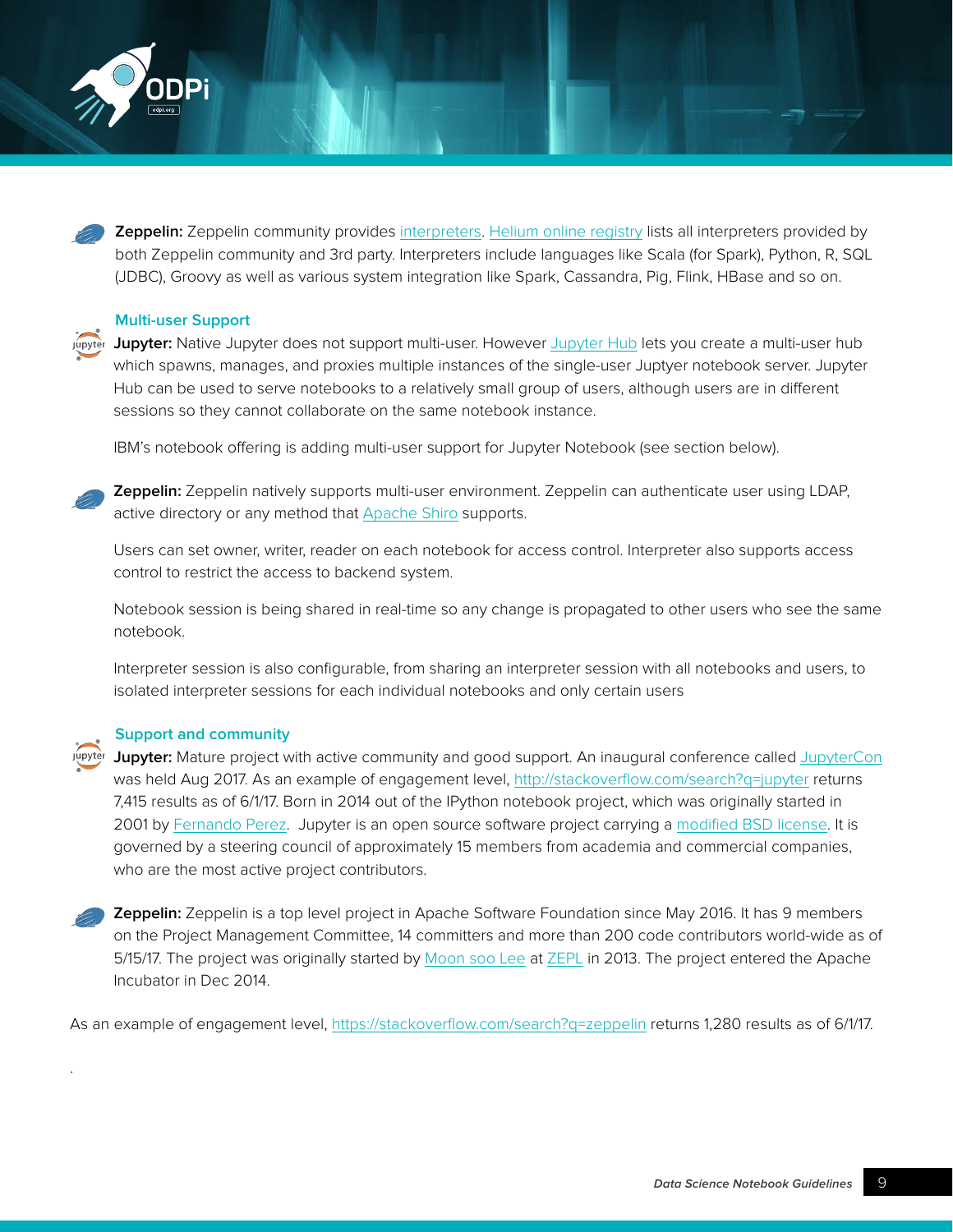<span id="page-9-0"></span>

### **Architecture**

 **Jupyter:** How Jupyter notebooks work describes the operation of the notebook server as a place to store code, output and Markdown notes as a JSON file. The notebook server sends code to connected kernels to execute and renders in the browser.



High-level Jupyter Architecture

**Zeppelin:** zeppelin-server process provides API endpoints and manages interpreters.

Each interpreter runs as a separate process and communicate with zeppelin-server via thrift protocol.

zeppelin-web runs on a browser and provides notebook user interface that communicates with zeppelinserver via REST API and WebSocket API.



High-level Zeppelin Architecture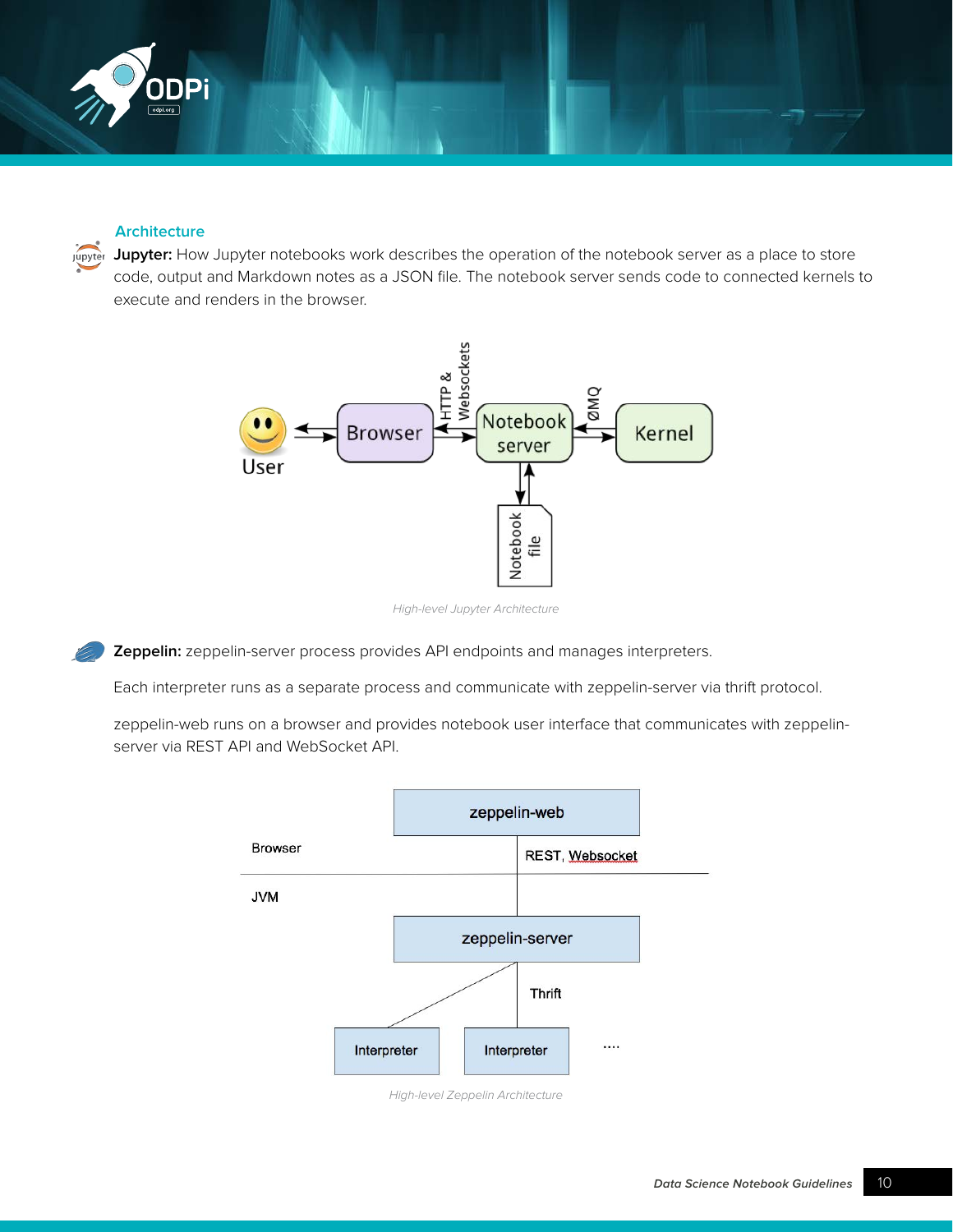<span id="page-10-0"></span>

### **Big Data Ecosystem**

**Jupyter:** Jupyter notebooks can be connected to a variety of big data execution engines and frameworks: Spark, massively parallel processing (MPP) databases, Hadoop, etc. This allows the compute to occur on larger data sets that reside outside of the notebook client. In this way, only the result set is returned to the client machine running Jupyter for display or subsequent operations..

 **Zeppelin:** Zeppelin integrates with various technologies that handle large scale of data sets: Apache Spark, Apache Flink, Apache Cassandra, etc. Integration not only includes code execution and display result but also display progress bar of job, canceling the job, link to cluster master (e.g. Spark master UI) for convenience. Also, Apache Hive is the only technology that can attach to Zeppelin that ODPi officially specifies.

### **Security and access control**

**Jupyter:** The [Jupyter security model](http://jupyter-notebook.readthedocs.io/en/latest/security.html) assumes that code executed in the notebook is trusted, like any other Python program. HTML and Javascript in Markdown cells is never trusted; untrusted HTML is sanitized, and untrusted Javascript is never executed.

The Jupyter 4.25 release introduced token-based authentication that is on by default. The token is provided to the notebook server either in the authorization header, URL parameter, or password field. Alternatively, a notebook password can be set up.

IBM's notebook offering is adding the access control to Jupyter notebooks (see section below).



**Zeppelin:** Zeppelin supports authentication, notebook access control, and interpreter access control natively. Browser connection can be secured with SSL.

### **Data science readiness**

 **Jupyter:** Jupyter notebooks are widely used by data scientists since they provide an effective means do quick exploration tasks. They can also document research and make results reproducible. In addition, the web application can also be [used as a presentation tool b](http://jupyter-notebook.readthedocs.io/en/latest/notebook.html)y mixing code, plots, graphics, HTML, Markdown [cells](http://jupyter-notebook.readthedocs.io/en/latest/examples/Notebook/Working With Markdown Cells.html), etc. Notebooks can be shared but cannot be worked on simultaneously by more than one user. If a user wants to overcome this limitation, Jupyter Lab is a good alternative.

The most popular languages used by data scientists today are Python, R and SQL. Popular Python-based data science libraries like Pandas and scikit-learn are readily accessible within Jupyter notebooks, as well as R using the [R kernel,](https://github.com/IRkernel/IRkernel) and SQL using [SQL magic.](https://github.com/catherinedevlin/ipython-sql)

 **Zeppelin:** In addition to conventional feature for data science notebook, data scientist can turn a notebook into a report for business users with few clicks. Business users can interact with notebooks using a dynamic form, built-in visualization and table pivot.

Data scientist can also schedule notebooks using a built-in cron-like scheduler in few clicks. In this way, a notebook can become part of the data processing pipeline.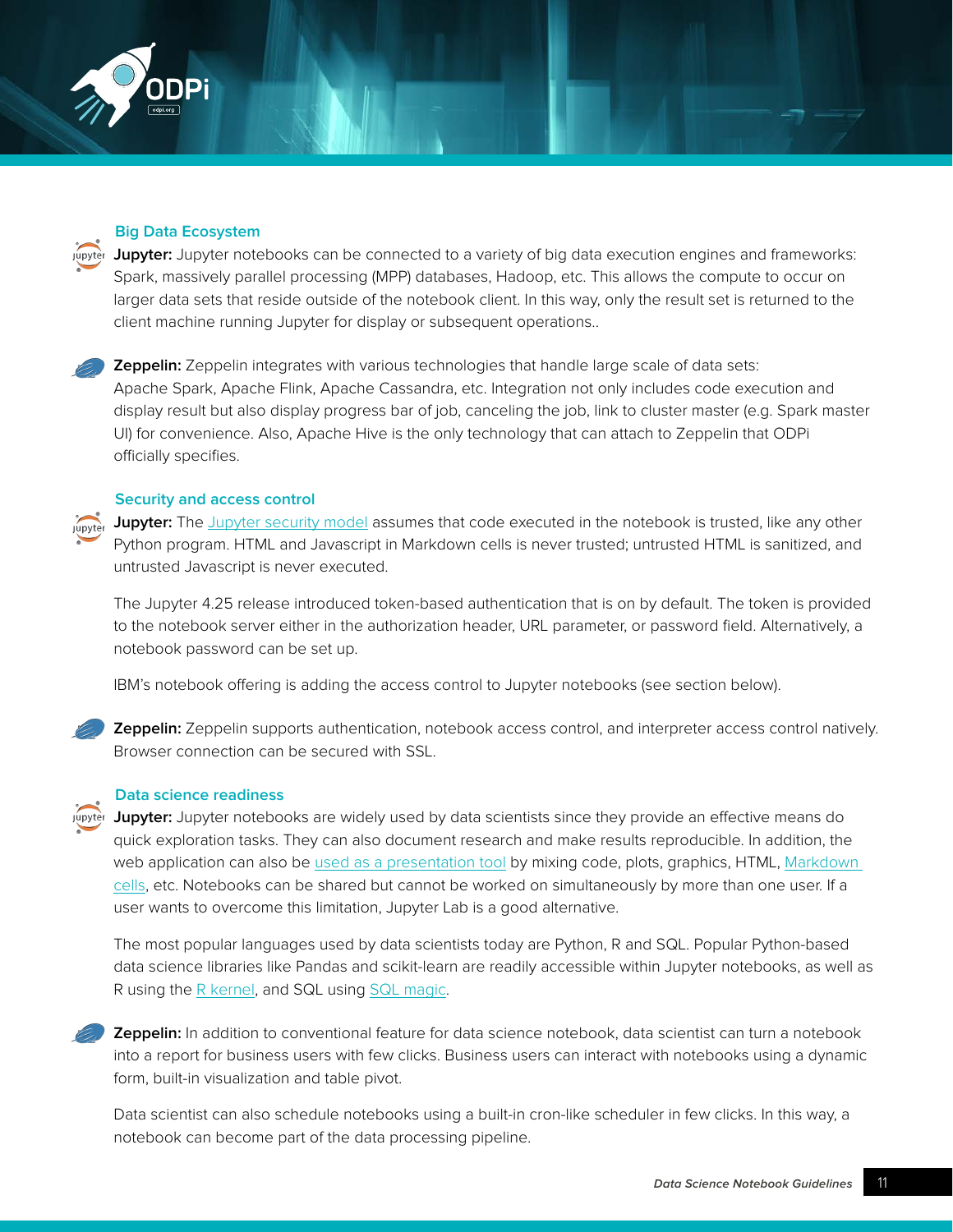<span id="page-11-0"></span>

# Conclusion

As you can see from this guideline, there are many aspects we should consider when picking the "right" Data Science Notebook to enhance one's analytics experience. While this guideline tries to cover as many useful aspect as possible, it is not our goal to announce the "winner" of the Data Science Notebook.

Readers are encouraged to use this guideline, which is a collaborative efforts of many experienced data professionals, as a starting point to explore the best alternative fitting the unique requirements. More importantly, one can even contribute development effort to improve the corresponding Notebook for a missing yet useful features.

if you have any feedback, please feel free to send us feedback at [odpi-sig-bi@lists.odpi.org](mailto:odpi-sig-bi@lists.odpi.org)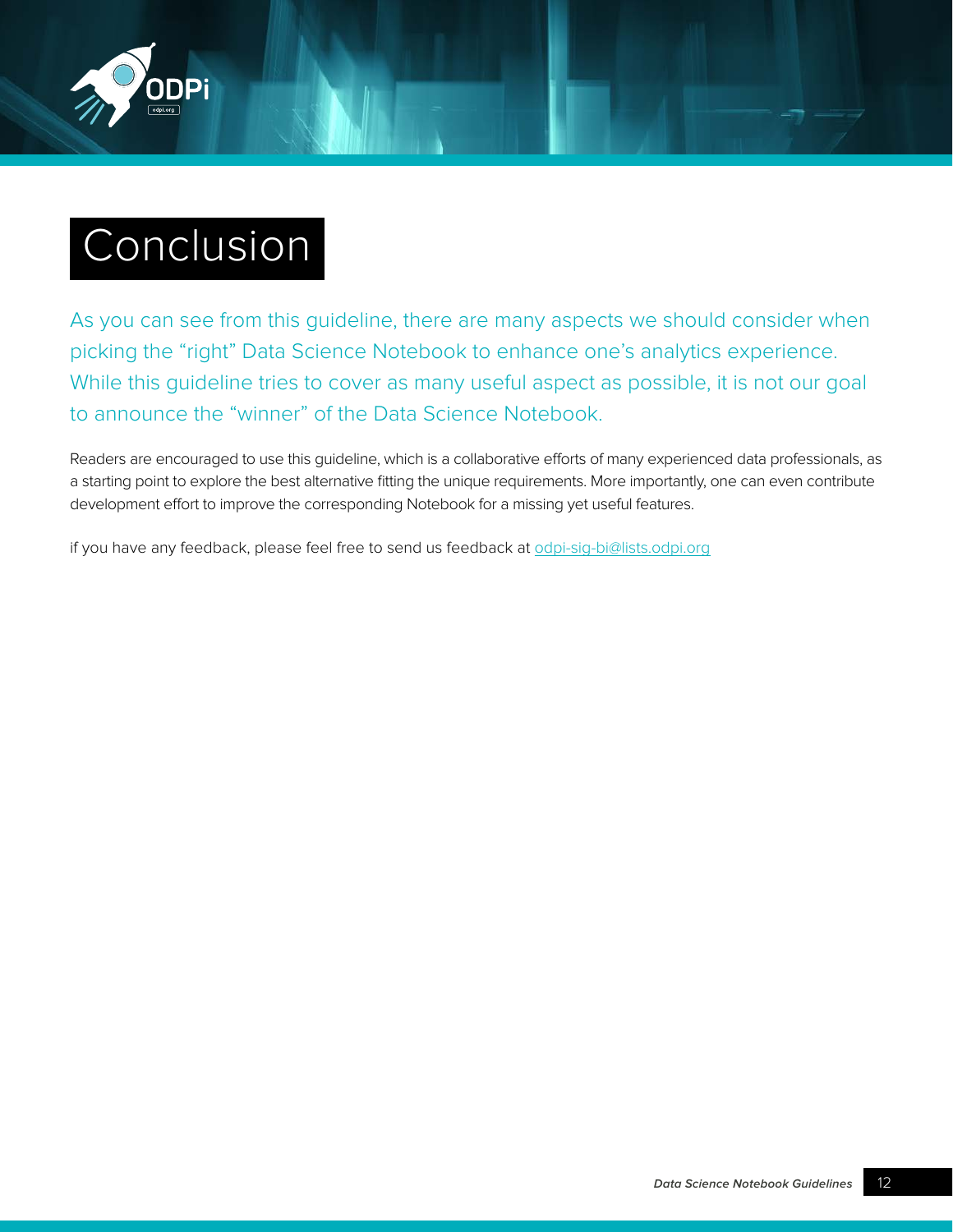<span id="page-12-0"></span>

# Appendix 1:

# Using Notebooks within containers

Containers are getting very popular for a clean application/ dependency packaging, as well as for doing a quick test drive of features. Instead of downloading and setting-up dependencies & changing the deployment environment, one can just pull a pre-built image and give it a spin on a single-node. Therefore, it is only logical to briefly mention this experience for the two popular notebooks.

Disclaimers:

- 1. This isn't an exhaustive (or official) list of images available on Docker Hub; one can search for more pre-built images or customize an existing image to suit one's needs
- 2. Environment: Mac OS X 10.12.5, VirtualBox 5.1.22, docker-machine 0.7.0

## **Zeppelin**

Quite a few options here; following are the **top 3 images** on Docker Hub (stars/ pulls):

| https://hub.docker.com/r/dylanmei/zeppelin/                                       | Zeppelin with Spark 2.1 client and many commonly used interpreters.                                   |
|-----------------------------------------------------------------------------------|-------------------------------------------------------------------------------------------------------|
| ("1+GB compressed image, 2G on install)                                           | A good image to test drive your spark examples in standalone mode.                                    |
| https://hub.docker.com/r/xemuliam/zeppelin/<br>("800GB compressed; 1G on install) | Base Zeppelin standalone<br>(interpreters have to be installed).<br>A good base image to extend from. |
| https://hub.docker.com/r/epahomov/docker-zeppelin                                 | Zeppelin with Spark 2.1, Scala, R - with a bunch of libraries.                                        |
| (3+GB compressed)                                                                 | Opinionated; probably suited for a multi-language, all-Spark experience                               |

Once the images are pulled, starting a Zeppelin container is simple with a single command. Zeppelin also supports remote notebook repos on AWS, Azure and Git. To enable this, the user can configure the container after startup and save it instead of destroy to maintain the state for next use.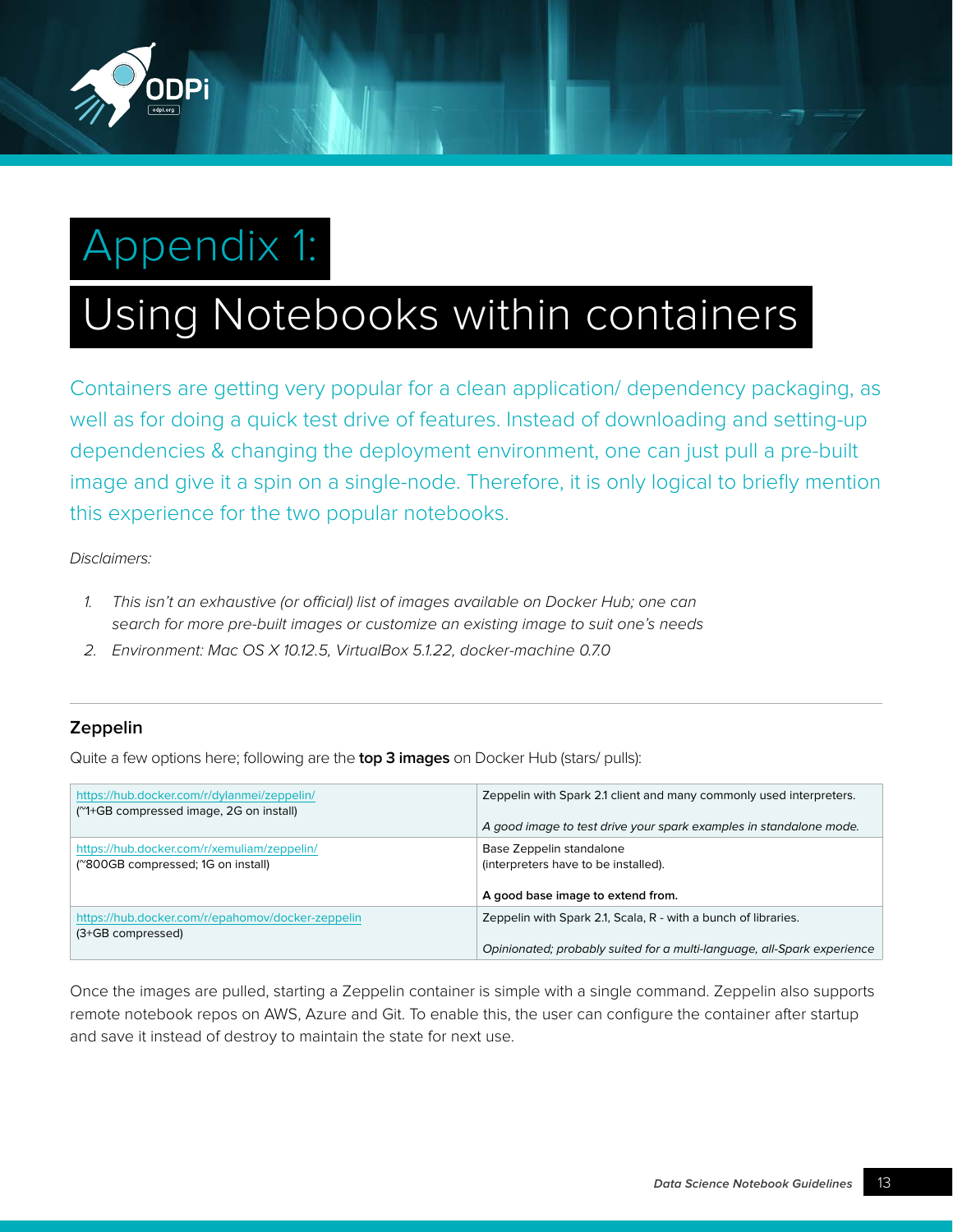<span id="page-13-0"></span>

## **Jupyter**

Again, many options are available, however, the official set of notebook variants are the most popular: <https://github.com/jupyter/docker-stacks>

| datascience-notebook<br>(2+GB compressed) | Jupyter, Python, R and a bunch of commonly used packages & libraries<br>A good image to test drive your data science examples in standalone<br>mode.         |
|-------------------------------------------|--------------------------------------------------------------------------------------------------------------------------------------------------------------|
| all-spark-notebook<br>(2+GB compressed)   | Jupyter Notebook with Python, Scala (Apache Toree), R, Spark, even<br>Mesos Stack<br>Opinionated; probably suited for a multi-language, all-Spark experience |

Once the images are pulled, starting a Jupyter container is simple with a single command. Unlike Zeppelin, Jupyter saves notebooks with nice names in a predictable fashion.

It is worth mentioning a couple of more projects, which provide embedded Jupyter notebooks:

- 1. [tensorflow:](https://hub.docker.com/r/tensorflow/tensorflow/) A lot of image variations (tags) depending on data science user requirements
- 2. [gcr.io/cloud-datalab/datalab:](http://gcr.io/cloud-datalab/datalab) This is oriented towards (Google's) cloud computations, but also have a nice 'local' mode that can run on user's local machine

## **Bonus: Spark-Notebook**

For Spark-only Data science users, there's another variant of notebook available: <http://spark-notebook.io/>

It includes interactive features to add dashboard capabilities to notebooks. Docker image is available here: [https://hub.docker.com/r/andypetrella/spark-notebook/](https://hub.docker.com/r/andypetrella/spark-notebook/ )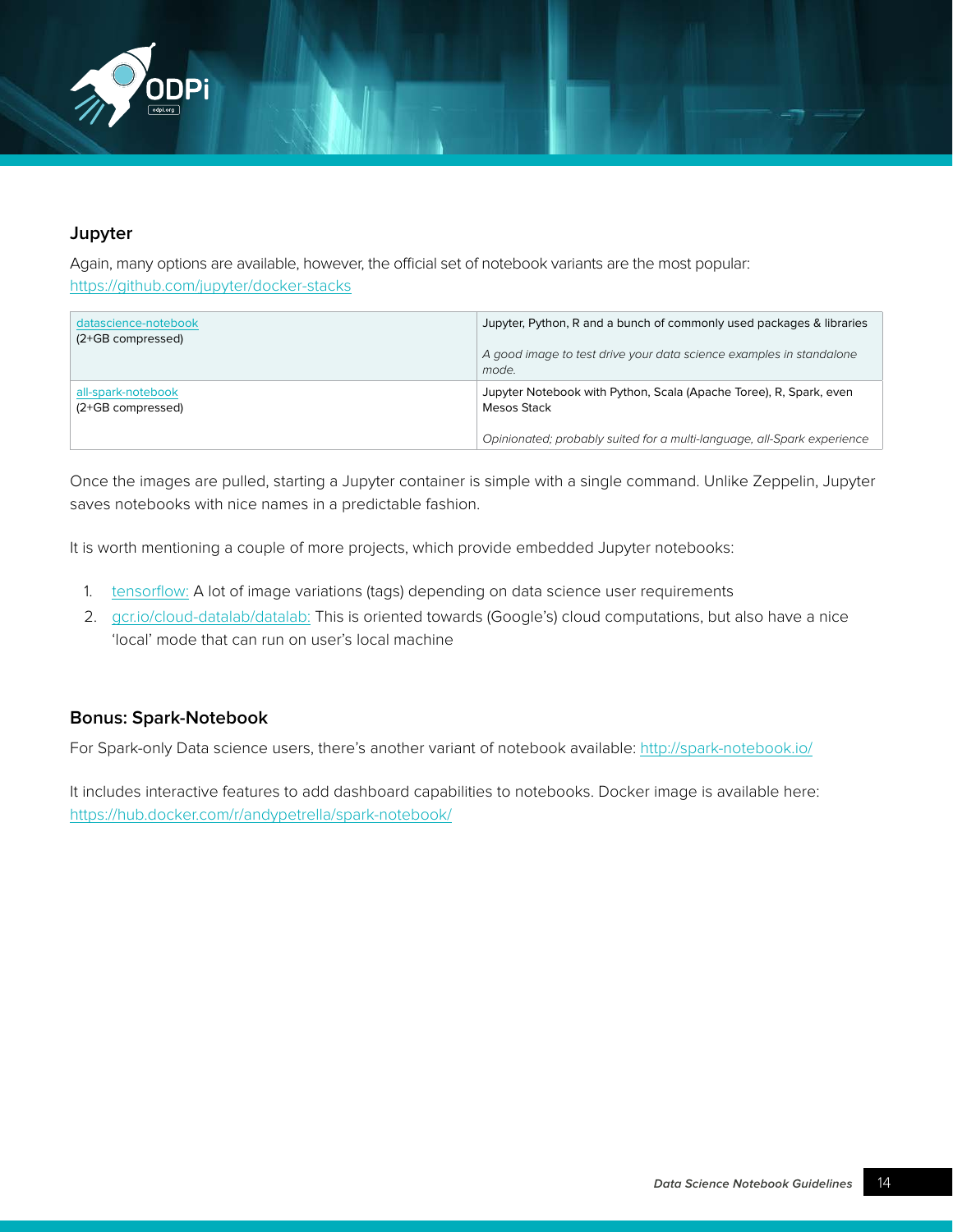<span id="page-14-0"></span>

# Appendix 2:

# Jupyter Notebook Service on IBM Open Platform

IBM Open Data Platform is providing a Notebook service to the data scientists on the Hadoop IBM Open Platform (IOP).

The Jupyter Notebook has been gaining a lot of popularity after it evolved from the earlier known IPython Notebook project. The IPython Notebook has been around since 2001 which is one of the longest lifetime Notebooks. The original Jupyter Notebook is more intended for a single user case and very limited security. In order to gain more scalability, have multiple end users in a large organization to leverage and share the computation cycles of a cluster and make the Notebook service secured for the enterprise usage, we, IBM Open Platform(IOP) is providing a solution to power up the original Jupyter Notebook with our IOP Hadoop/Spark Cluster.

Below is the architectural diagram that explains the solution:



The end users use their browsers to connect to their Jupyter Notebook servers which reside outside of the IOP Hadoop/Spark cluster. Inside of the IOP cluster, we offer a gateway, a.k.a, the Jupyter Kernel Gateway(JKG) to handle multiple requests from different Jupyter Servers. Jupyter Kernel Gateway spawns the Jupyter Kernels to launch Spark jobs. Currently, we offer two Jupyter Kernels to support the Python and Scala language. The Python Kernel is based off the default IPython kernel that comes from the Jupyter Kernel Gateway and the Scala Kernel is an Open Sourced Jupyter Kernel that is developed by IBM named, Toree. The Jupyter Kernels, either IPython or Toree serves as the Spark Driver which launches Spark job on the IOP Cluster. The Spark jobs are running under the Yarn container which is the Spark execution model on the IOP cluster.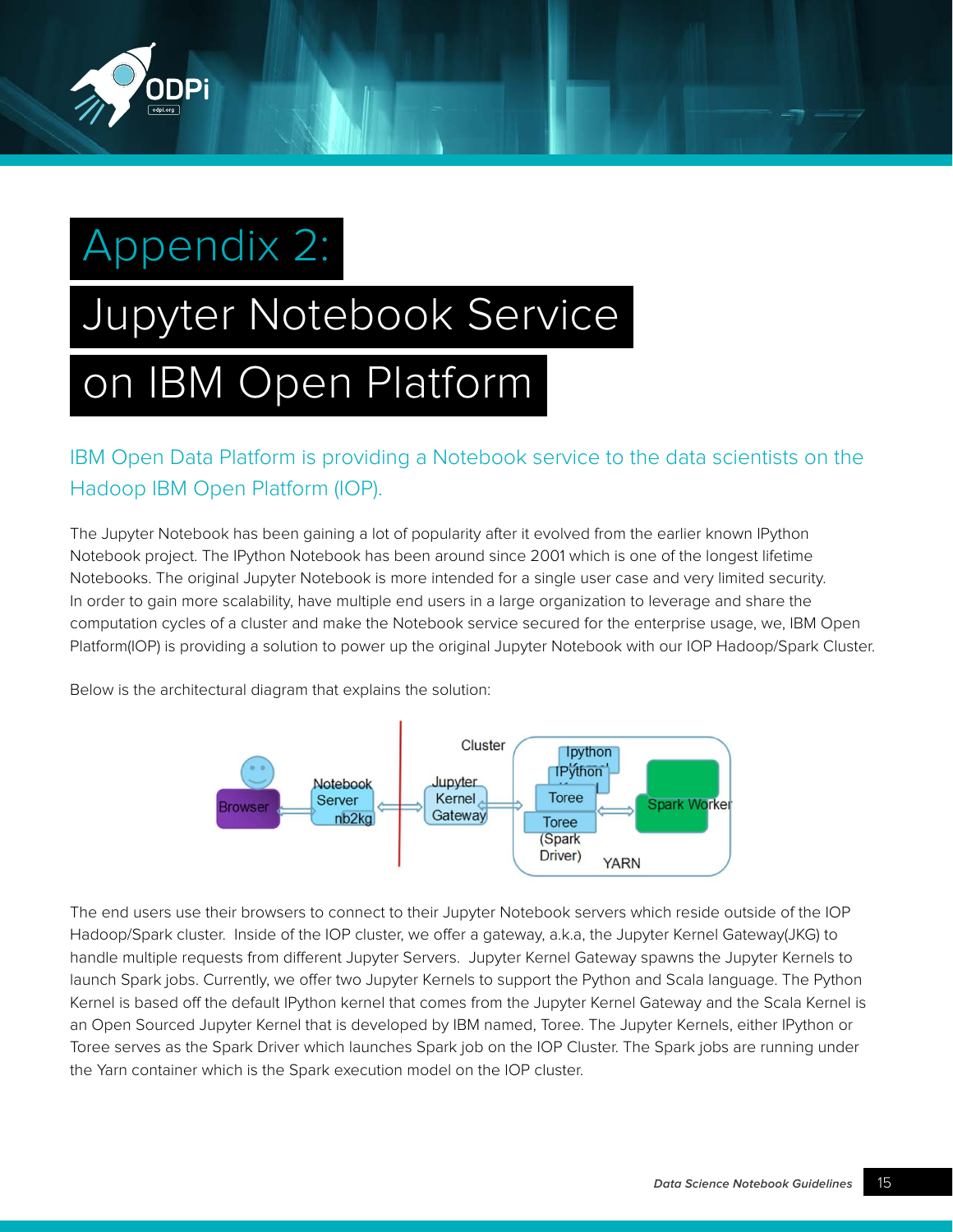

With our Jupyter Notebook solution, the end users installs their own Jupyter Server outside of the IOP cluster and connects to the Jupyter Kernel Gateway which sits inside of IOP Cluster behind the Knox security Gateway. The Jupyter Server is free to be obtained from the Open Sourced Jupyter project. The IBM DSX team has an enterprise offering of the Jupyter Server based off the Open Sourced version. Multiple end users can have different Jupyter Servers of their own all connected to the same Jupyter Kernel Gateway on IOP. The user authentication is granted by the IOP Knox security gateway. The end user's notebook is kept on their own Jupyter Notebook servers.

In IOP 4.25, we offer the first release of this solution. We still have some limitations that we would like to develop in phases for the future releases:

Multiple end users can have their own user's credentials when connecting to Jupyter Notebook service on IOP Cluster. Their user credentials are checked by Knox. However, inside of the cluster, it is a shared cluster account which runs and manages all the Spark jobs created by each Notebook. From the IOP cluster's perspective, it is a single Notebook user who runs every one's Notebook jobs. This means that all Spark jobs launched by the Notebook service are all under this single cluster user's account. If the end users need to check the logs of the Spark job, all of them need share the same Notebook user's cluster account. In the future release, we will implement impersonation for the Notebook service user account on the IOP cluster in order to provide user account isolation.

The shared cluster Notebook user account is an ordinary user account on the cluster, but not a service account / super user for the cluster. This also means that the user will need to renew the Kerberos ticket manually or using a piece of code if the a Notebook runs more than the default Kerberos ticket active time window. Let's call this Time Window A. On the other hand, we also expose the tuning parameter for any Notebook that has not been active for a Time Window B to be killed and release the cluster resources. In most cases, Time Window A should be large than Time Window B. Therefore, the Kerberos ticket should not to be expected to be renewed often by the user.

In summary, we offer multiple users to all be connected to the IOP cluster. We power up Jupyter Notebooks with large scale computation power. We provide user authentication via our Knox security gateway. Inside of the cluster we offer the Kerberization when the Spark job to access the Kerberized cluster.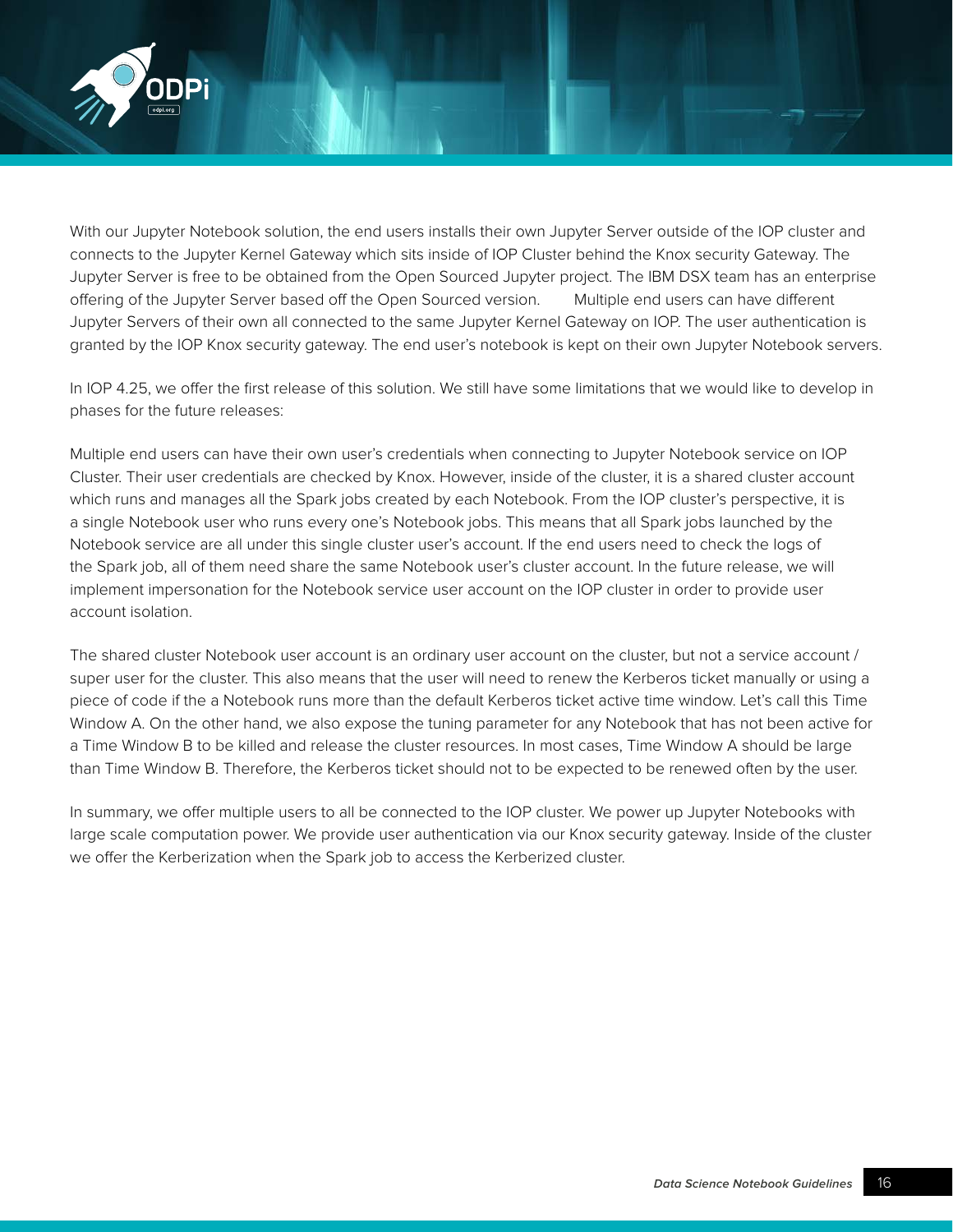<span id="page-16-0"></span>

# Acknowledgment

### **Authors (in last name alphabetical order)**



### **Cupid Chan**

Cupid Chan is a seasoned professional who is well-established in the data industry. His journey started out as one of the key players in building a world-class BI platform. Aside from holding various technical accreditations, his credential extends into business qualifications such as PMP and Lean Six Sigma. Cupid has been a consultant for years providing solutions to various Fortune 500 companies as well as the Public Sector.



### **Moon Soo Lee**

Moon soo Lee is a creator for Apache Zeppelin and a Co-Founder, CTO at ZEPL. For past few years he has been working on bootstrapping Zeppelin project and its community. His recent focus is growing Zeppelin community and build healthy business around it.



## **Frank McQuillan**

Frank McQuillan is Director of Product Management at Pivotal and based in Palo Alto, CA. He is responsible for data science tools at Pivotal, with a focus on distributed systems for reasoning over very large data sets. He is also a committer on the Apache MADlib project.



### **Tanping Wang**

Tanping Wang is the chief architect for IBM Open Platform (IOP). Tanping has been contributing to Hadoop open source since its early years. Tanping architects and manages the infrastructure for IBM Open Platform based on Hadoop cluster. She is now focusing on providing Data Science Experience including Notebook powered by Hadoop to the end users.